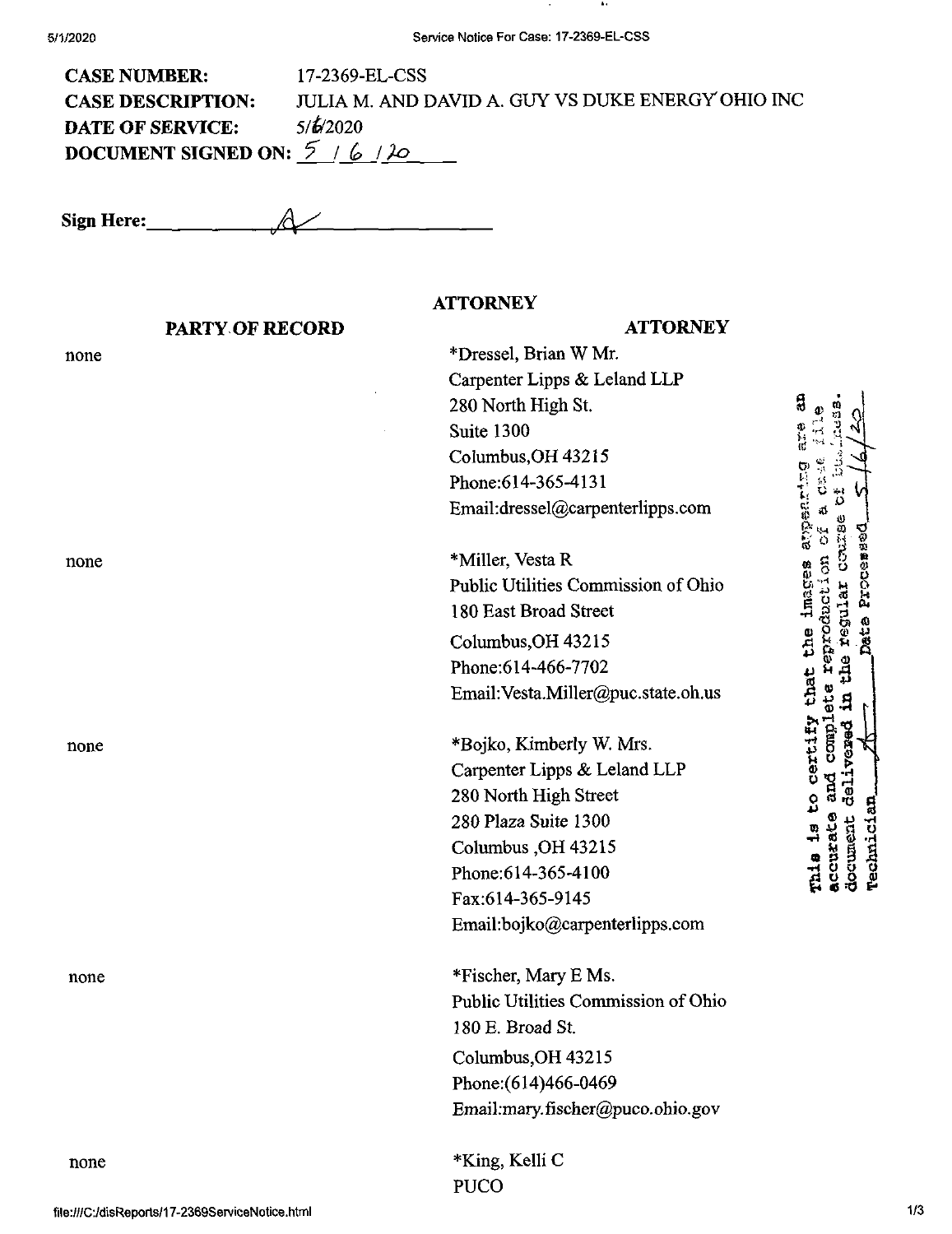none

180 E. Broad St.

Columbus,OH 43215 Phone:(614) 466-0461 Email:Kelli.King@puco.ohio.gov

\*OIive, Emily Ms. Duke Energy Ohio 155 East Broad Street 20th Floor Columbus,OH 43215 Phone:(614) 222-1345 Email:emily.olive@duke-energy.com

none \*Cochern, Carys Duke Energy 155 East Broad St 20th Floor Columbus,OH 43215 Phone:614-222-1330 Fax:614-222-1337 Email:carys.cochem@duke-energy.com

none \*Gates, Debbie L Mrs. Duke Energy 139 East Fourth Street 1303-Main Cincinanti,OH 45201 Phone:513-287-4332 Fax:513-287-4385 Email:debbie.gates@duke-energy.com

## **COMPLAINANT**

**ATTORNEY**

**PARTY OF RECORD** GUY, DAVID AND JULIA 12014 PAULMEADOWS DR CINCINNATI,OH 45249 Phone:513-489-7607

NONE

## **RESPONDENT**